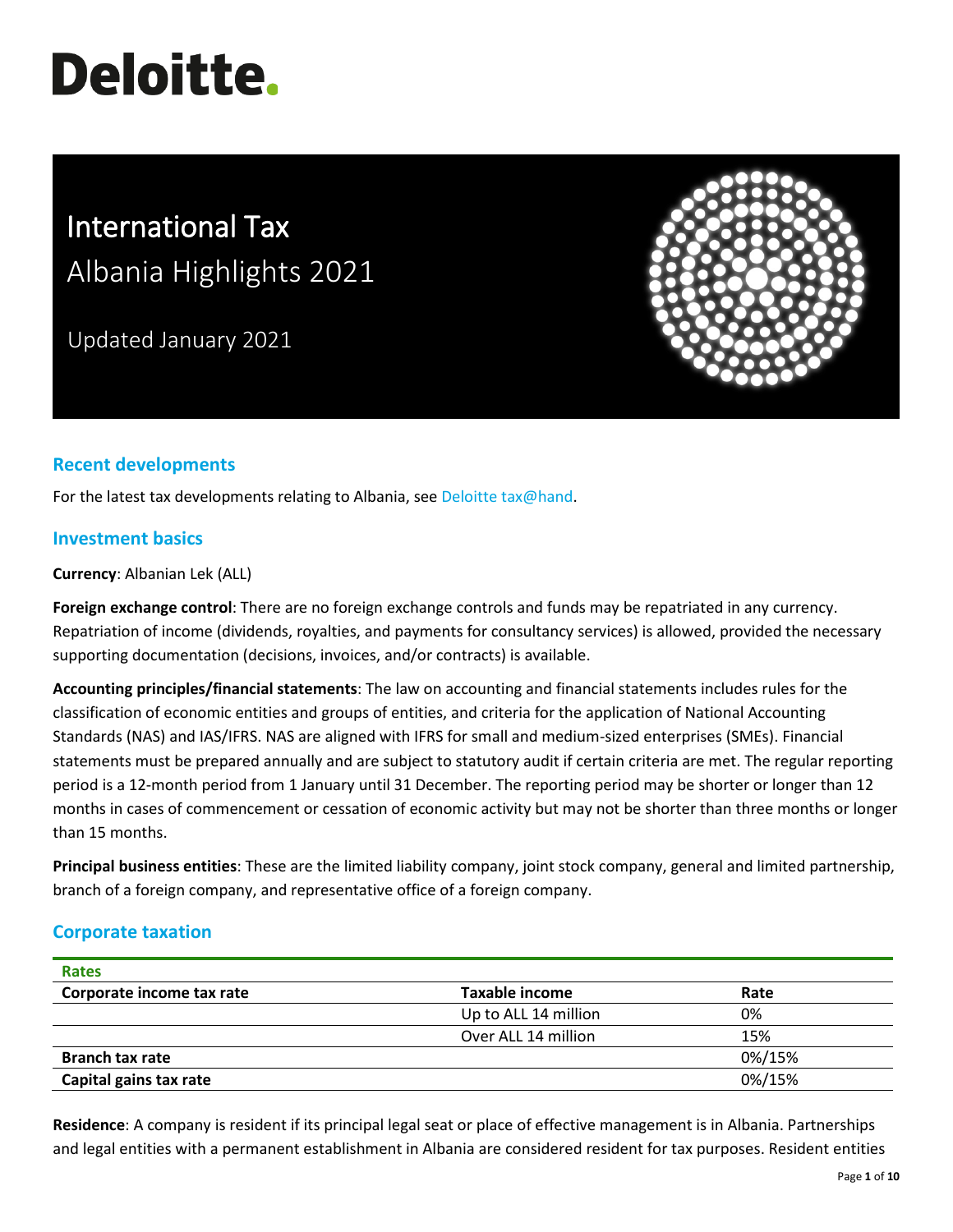must register with the national business center; joint stock companies also must register their shares with the shares registration center.

**Basis**: Resident taxpayers are taxed on their worldwide income; nonresidents are taxed only on Albanian-source income. Branches are taxed in the same way as resident taxpayers.

**Taxable income**: Taxable income of residents includes business profits, as well as dividends, interest, and capital gains. The taxable profit is the difference between gross taxable income and deductible expenses related to a company's business operations.

The following sources of income earned by nonresidents are considered as Albanian-source and, as such, taxable in Albania:

- Income from services rendered by nonresidents to an Albanian resident, regardless of where the services are provided or payment is made;
- Income derived from rights for the exploitation of mineral resources, hydrocarbon resources, and other rights for the exploitation of natural terrestrial and marine resources (including in Albanian territorial waters), and information pertaining to those rights, as well as income from their alienation (e.g., a transfer of ownership); and
- Income earned by nonresidents from the transfer of ownership of shares and other participations, if throughout one year prior to the transfer of ownership, more than 50% of the value of the shares is derived directly or indirectly from immovable property, rights, or related information as mentioned above.

**Rate**: Entities are registered for corporate income tax purposes usually when annual turnover exceeds or is expected to exceed ALL 8 million. Entities registered for corporate income tax purposes are subject to corporate income tax at 0% of taxable profit if their annual income does not exceed ALL 14 million, and 15% of taxable profit where annual income exceeds ALL 14 million.

A reduced 5% corporate income tax rate applies to automotive companies, software production/development companies, agricultural cooperative companies, and companies certified as agro-tourism entities by 2021 (reduced rate applicable for a 10-year period).

For entities registered for simplified corporate income tax purposes (usually those with annual turnover not exceeding or expected to exceed ALL 8 million), the rate is 0% where their annual turnover does not exceed ALL 8 million.

**Surtax**: There is no surtax.

**Alternative minimum tax**: There is no alternative minimum tax.

**Taxation of dividends**: Dividend income is considered taxable income, unless the domestic participation exemption applies (see below under "Participation exemption").

**Capital gains**: Capital gains are considered taxable income and are taxed together with other types of income at the corporate income tax rate of 0%, 15%, or the reduced rate of 5%, as applicable.

**Losses**: Losses may be carried forward for three consecutive years, unless there is a direct or indirect change in ownership of 50% or more of the company's shares or voting rights. The carryback of losses is not permitted. Taxpayers investing more than ALL 1 billion in qualifying business projects may carry forward losses for five consecutive years.

**Foreign tax relief**: Double taxation relief may be granted under a tax treaty. Albania allows a tax credit if supporting documents, as required by the Ministry of Finance, are submitted to the General Tax Directorate and approval is obtained from the directorate.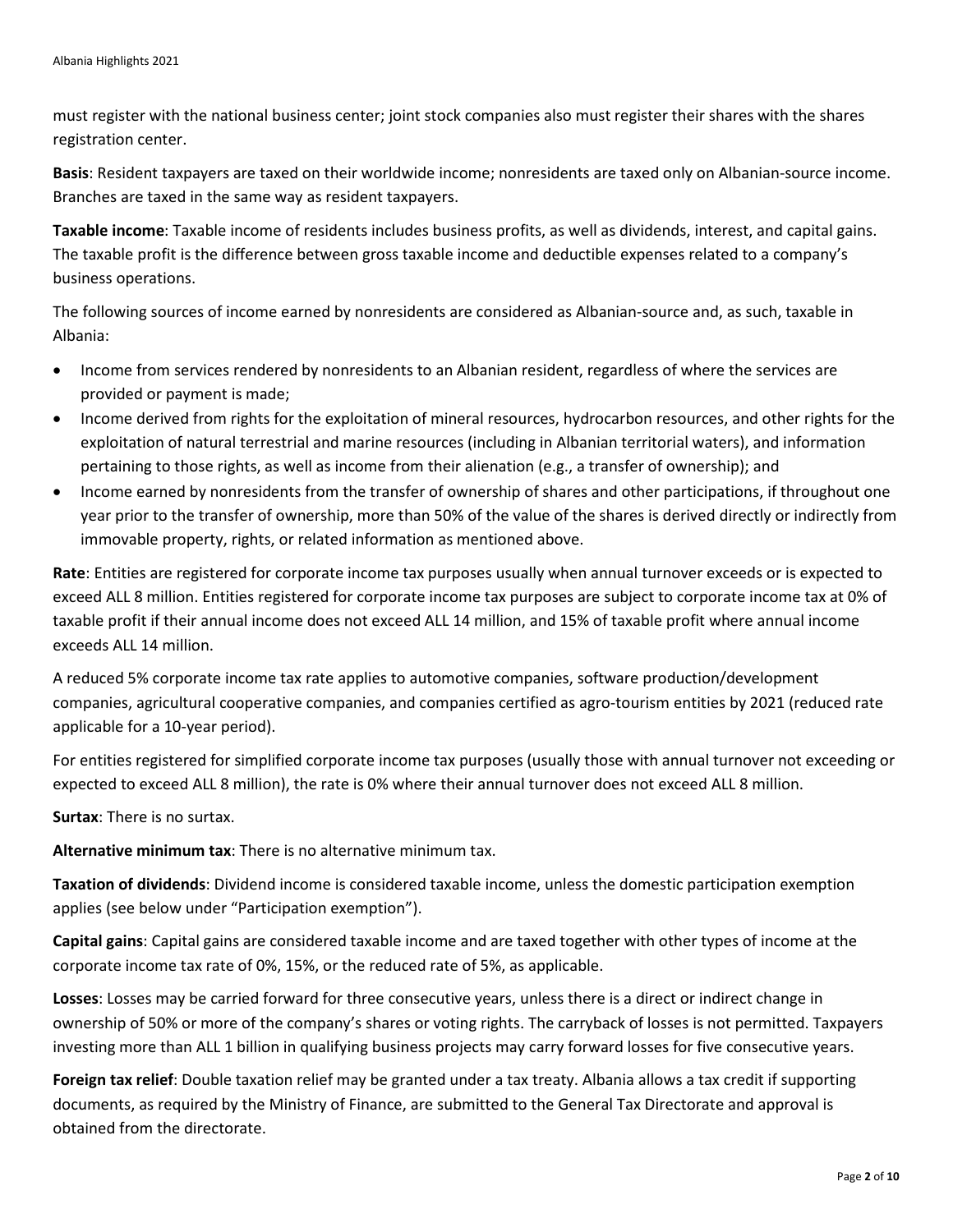**Participation exemption**: Dividend income and profits distributed by resident companies or partnerships are excluded from the taxable profits of the recipient if the payer is subject to corporate income tax in Albania, regardless of the extent of the recipient's participation.

**Holding company regime**: There is no holding company regime.

**Incentives**: Four- and five-star hotels with "special status" that are an internationally recognized brand and operate under a registered trademark are exempt from corporate income tax for 10 years. This incentive is available to all hotels granted the special status until December 2024.

# **Compliance for corporations**

**Tax year**: The tax year is the calendar year.

**Consolidated returns**: Consolidated returns are not permitted; each legal entity must file a separate return.

**Filing and payment**: Advance tax payments must be made on a quarterly basis, but monthly installments are allowed as an alternative. Failure to pay the monthly or quarterly installments by the relevant deadlines is subject to a fixed penalty equal to 10% of the unpaid amount.

A final annual tax return is due by 31 March of the year following the tax year, along with the statutory financial statements. The deadline for taxpayers subject to the simplified corporate income tax regime is 10 February of the following year.

Nonresident persons with Albanian-source income not otherwise taxed in Albania must file a declaration of taxable income and pay the tax due by 31 March of the year following the tax year in which the income arose. Advance payments are not required and foreign tax credits are not available.

The payer of dividends, interest, rents, and royalties is responsible for retaining, declaring, and paying the withholding tax by the 20th day of the month following the month of payment. For dividend withholding tax, the deadline is the earlier of the 20th day of the month following the date of payment of the dividend, and 20 August following the approval of the dividend distribution (irrespective of whether the dividend has actually been paid).

**Penalties**: Interest and penalties are imposed for late filing, failure to file, and tax evasion. Interest on a delayed tax payment is 120% of the interbank interest rate published on a quarterly basis by the Bank of Albania. Other penalties also may apply.

**Rulings**: A taxpayer may submit a written request to the General Tax Directorate for a ruling on the tax treatment of a specific transaction or situation. Rulings are binding both on the taxpayer and the tax authorities.

# **Individual taxation**

| <b>Rates</b>                                    |                               |      |  |
|-------------------------------------------------|-------------------------------|------|--|
| Individual income tax rate on employment income | <b>Monthly taxable income</b> | Rate |  |
|                                                 | Up to ALL 30,000              | 0%   |  |
|                                                 | ALL 30,001 to ALL 150,000     | 13%  |  |
|                                                 | Over ALL 150,000              | 23%  |  |
| Individual income tax rate on all other income  |                               | 15%  |  |
| (except dividends)                              |                               |      |  |
| Individual income tax rate on dividends         |                               | 8%   |  |
| Capital gains tax rate                          |                               | 15%  |  |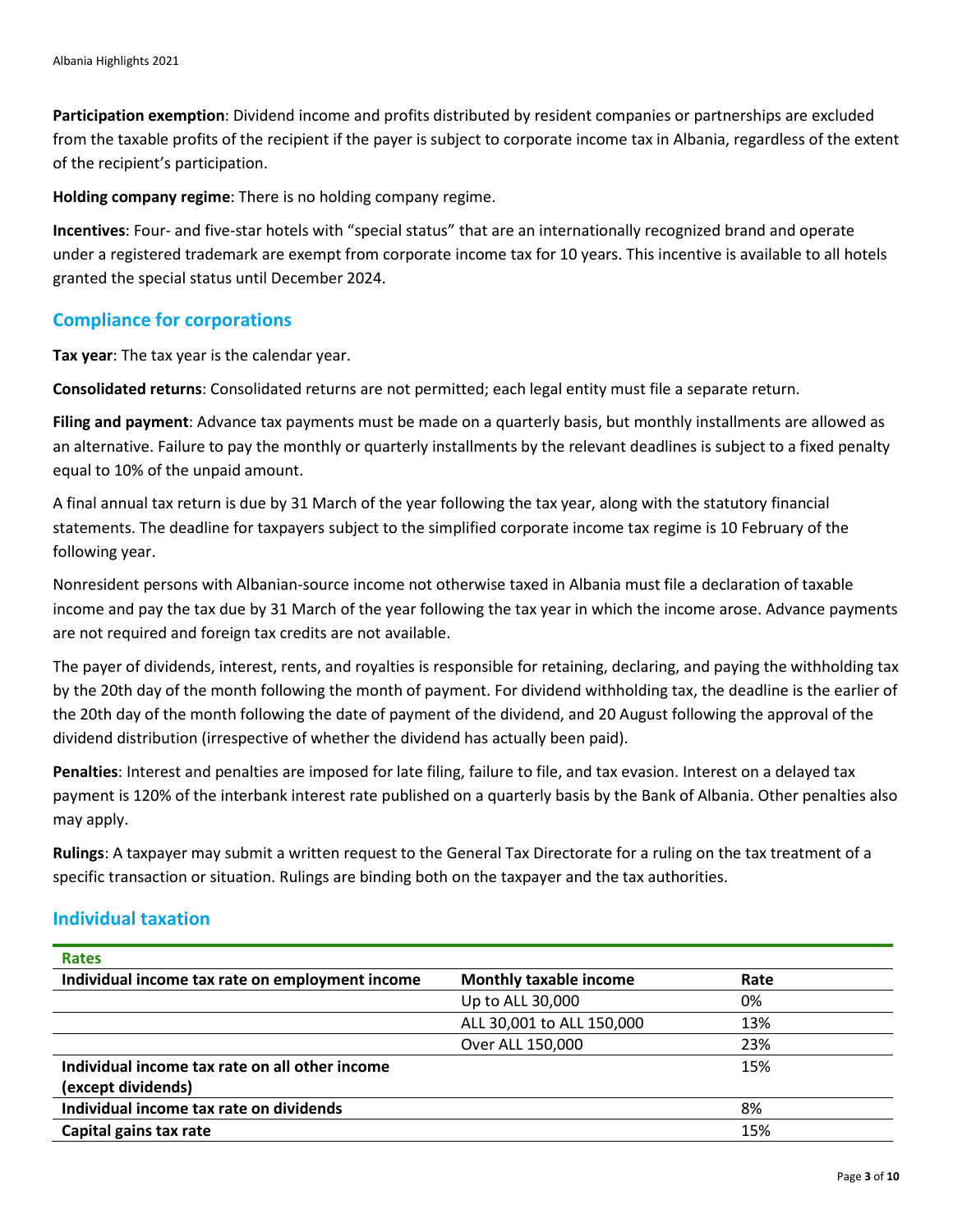**Residence**: An individual is considered resident if the individual has a permanent home in Albania; is an Albanian citizen holding a consular, diplomatic, or similar office abroad; or resides in Albania for more than 183 days within the same taxable period, regardless of whether the stay is interrupted or continuous.

**Basis**: A resident individual is taxed on worldwide income; a nonresident is taxed only on Albanian-source income.

**Taxable income**: Taxable income includes income from wages, salaries, and other forms of employment compensation; gains from the transfer of real estate; income from copyrights and royalties; profits from partnership interests and shareholdings; interest income derived from deposits and securities; income from the sale of securities; and other types of income not listed specifically in the legislation.

**Rates**: Income from employment is taxed at progressive rates on a monthly basis as follows: (i) income up to ALL 30,000 is exempt; (ii) income from ALL 30,001 to ALL 150,000 is taxed at a rate of 13% on the amount exceeding ALL 30,000; and (iii) income exceeding ALL 150,000 is subject to tax of ALL 15,600, plus tax at 23% on the income in excess of ALL 150,000. All other income is taxed at a flat rate of 15%, except for dividends that are taxed at a reduced rate of 8%.

Salaries and bonuses paid during the period 1 January 2021 through 31 December 2022 to athletes who have regular contracts with sports clubs that are recognized by the respective sports federations are exempt from individual income tax.

**Capital gains**: Capital gains are taxed at a rate of 15%.

**Deductions and allowances**: Deductions are granted only to resident individuals with annual income not exceeding ALL 1,050,000 for medical expenses (to the extent that these are not covered by the mandatory health insurance) and for interest on education loans.

**Foreign tax relief**: Resident individuals are entitled to relief for foreign tax paid on foreign source income. The relief is calculated on a per country basis, with all income from a country aggregated, and given as a credit against the Albanian tax payable on the income. Excess foreign tax credits may not be carried forward or back.

# **Compliance for individuals**

#### **Tax year**: Calendar year

**Filing status**: Resident and nonresident individuals must file a return if their annual gross taxable income exceeds ALL 2 million; joint returns are not permitted. All individuals working for more than one employer must file an annual income tax return, irrespective of the amount of their annual gross taxable income.

**Filing and payment**: The personal income tax return is due by 30 April of the year following the year to which the return relates.

**Penalties**: A penalty of ALL 5,000 is imposed for a late declaration. Other penalties and charges apply for late payment of tax.

**Rulings**: A taxpayer may submit a written request to the General Tax Directorate for a ruling on the tax treatment of a transaction or situation. Rulings are binding both on the taxpayer and the tax authorities.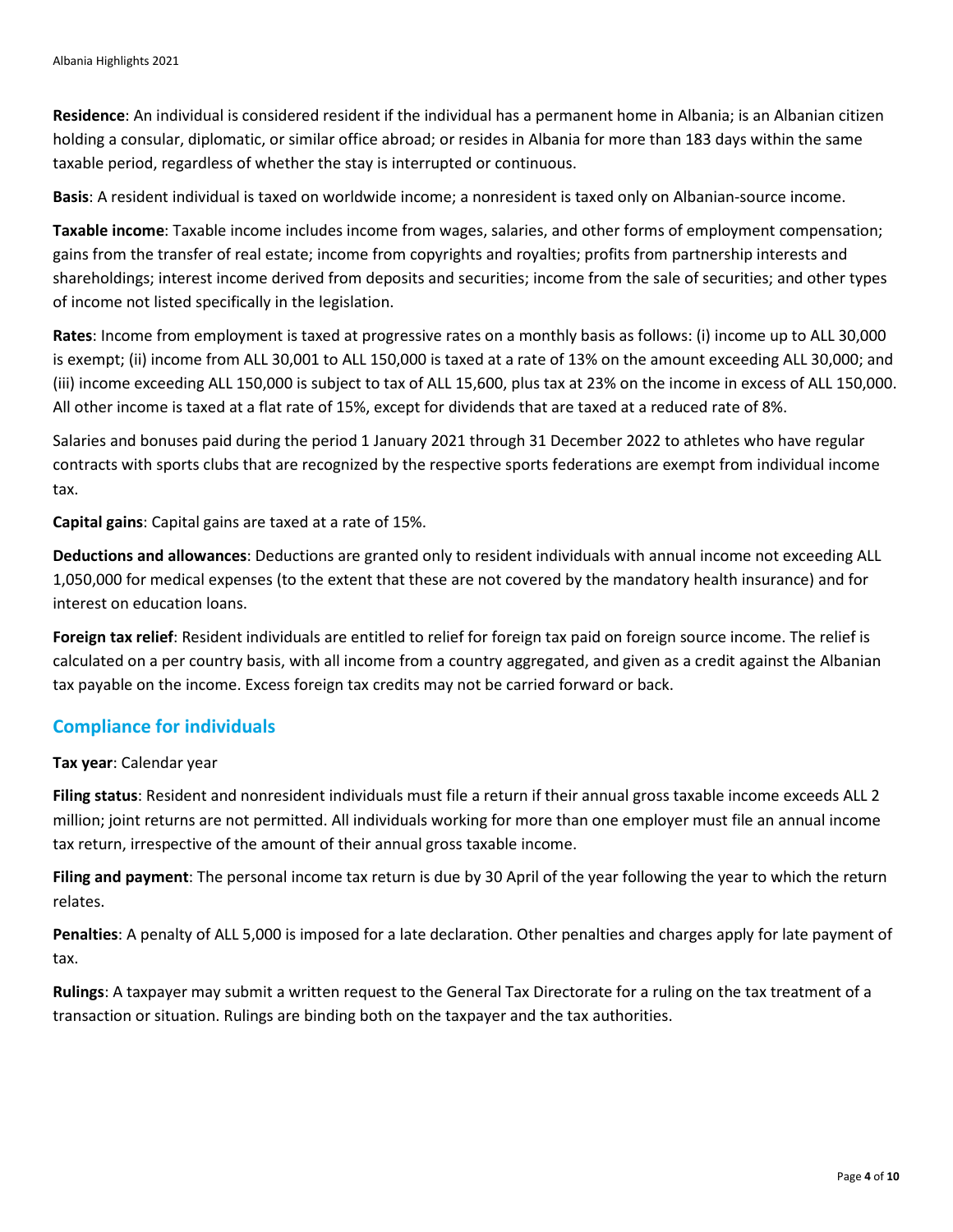# **Withholding tax**

| <b>Rates</b>                       |                  |            |                     |            |
|------------------------------------|------------------|------------|---------------------|------------|
| <b>Type of payment</b>             | <b>Residents</b> |            | <b>Nonresidents</b> |            |
|                                    | Company          | Individual | Company             | Individual |
| <b>Dividends</b>                   | 0%               | 8%         | 8%                  | 8%         |
| <b>Interest</b>                    | 0%               | 15%        | 15%                 | 15%        |
| <b>Royalties</b>                   | 0%               | 15%        | 15%                 | 15%        |
| <b>Fees for technical services</b> | 0%               | 15%        | 15%                 | 15%        |

**Dividends**: No withholding tax applies on dividends paid to an Albanian-resident company. Dividends paid to a nonresident or to an Albanian-resident individual are subject to an 8% withholding tax, unless a reduced rate or exemption is available under a tax treaty.

**Interest**: No withholding tax applies on interest paid to an Albanian-resident company. Interest paid to a nonresident or to an Albanian-resident individual is subject to a 15% withholding tax, unless a reduced rate or exemption is available under a tax treaty.

**Royalties**: No withholding tax applies on royalties paid to an Albanian-resident company. Royalties paid to a nonresident or to an Albanian-resident individual are subject to a 15% withholding tax, unless a reduced rate or exemption is available under a tax treaty.

**Fees for technical services**: No withholding tax applies on fees for technical services paid to an Albanian-resident company. A 15% withholding tax is levied on fees for technical services; consultancy fees; management fees; and payments for construction, installation, assembly, or related supervisory work; paid to a nonresident or to an Albanianresident individual, unless a reduced rate or exemption is available under a tax treaty.

**Branch remittance tax**: There is no branch remittance tax.

# **Anti-avoidance rules**

**Transfer pricing**: Albania's transfer pricing rules are in line with the OECD guidelines. The rules contain definitions of controlled transactions and accepted transfer pricing methodologies.

Taxpayers engaged in cross-border transactions with associated parties must prepare transfer pricing documentation and make it available to the tax authorities within 30 days of a request. Taxpayers engaged in controlled transactions exceeding ALL 50 million in aggregate in a fiscal year must complete and submit an annual controlled transactions notice to the regional tax directorate by 31 March after the close of the fiscal year.

Unilateral, bilateral, and multilateral advance pricing agreements may be concluded with the tax authorities if the value of the controlled transactions for the entire period covered by the agreement is expected to exceed EUR 30 million, or if the controlled transactions concerned are complex and of a strategic nature.

**Interest deduction limitations**: Interest deductions on loans generally are limited if the debt-to-equity ratio exceeds 4:1 (this rule does not apply to banks, insurance, and leasing companies). Interest is nondeductible where the rate exceeds the 12-month average rate on loans from banking institutions, as officially published by the Central Bank of Albania.

The excess of net interest over 30% of earnings before interest, tax, depreciation and amortization (EBITDA) on related party loans is considered a nondeductible expense. Any excess net interest may be carried forward indefinitely and deducted in subsequent years, until more than 50% of the company's shares or voting rights are transferred. The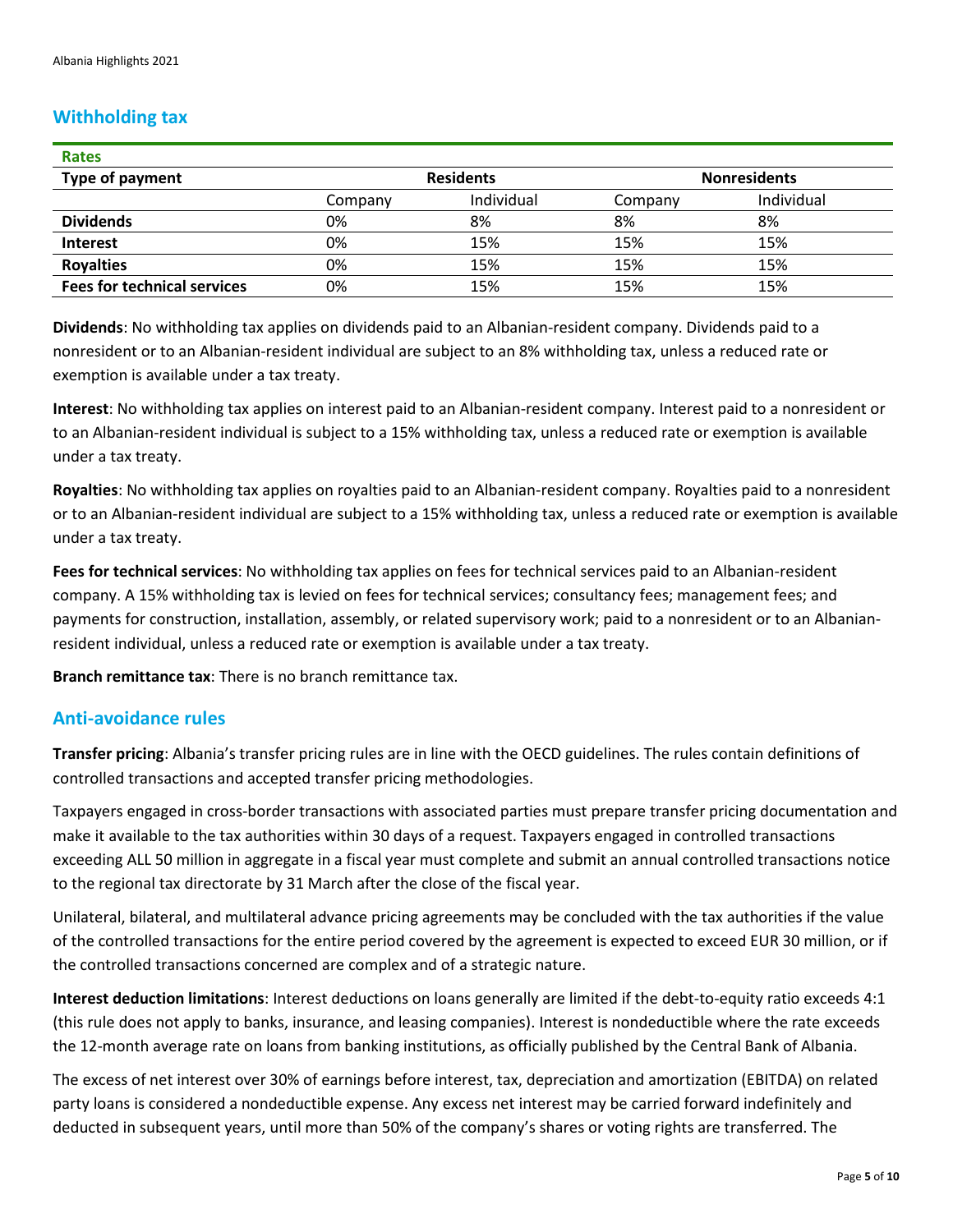provisions do not apply to banks, insurance companies, nonbank credit financial institutions, and financial leasing companies.

**Controlled foreign companies**: There is no controlled foreign company legislation.

**Hybrids**: There is no anti-hybrid legislation.

**Economic substance requirements**: There are no economic substance requirements.

**Disclosure requirements**: Companies must provide their annual financial statements and related notes to the tax authorities by 31 March after the close of the fiscal year. Annual financial statements also must be submitted to the National Business Center by 31 July after the close of the fiscal year, together with the decision of the competent decision-making body approving the financial result and destination of profit (e.g., as dividends, reserves, capital increase, or retained earnings). The relevant decision-making body depends on the legal form of the entity.

**Exit tax**: There is no exit tax.

**General anti-avoidance rule**: A general anti-avoidance rule applies that allows the tax authorities to disregard actions and transactions that are fictitious, having regard to all the facts and circumstances, and that are proved as having been undertaken for the purpose of obtaining a tax advantage in contravention of the principles of the tax legislation. Such actions/transactions may:

- Distort the principles of the tax legislation;
- Not be based on the market value principle;
- Lack substantial economic effect;
- Have a legal form that does not reflect economic substance; and/or
- Contain elements intended to avoid or reduce tax.

The burden of proof lies primarily with the tax authorities, who have the right to recharacterize the action/transaction and calculate the tax liability based on alternative tax assessment methods.

# **Value added tax**

| <b>Rates</b>         |       |
|----------------------|-------|
| <b>Standard rate</b> | 20%   |
| <b>Reduced rate</b>  | 0%/6% |

**Taxable transactions**: VAT is levied on the supply of goods, the provision of services, and "mixed supplies." A reverse charge applies for services received by Albanian businesses considered as having their place of supply in Albania. Albanian VAT law is aligned with the EU VAT directive.

**Rates**: The standard rate is 20%. A reduced 6% rate applies to the supply of:

- Accommodation services in all accommodation structures defined as such by the legislation on tourism;
- All types of service provided in four- and five-star hotels with special status;
- Accommodation and restaurant services provided within accommodation facilities that are certified as "agro-tourism entities" (except for beverages);
- Books;
- Advertising via audiovisual media (e.g., television);
- Electric mini buses with the capacity for at least nine passengers used for licensed public transport; and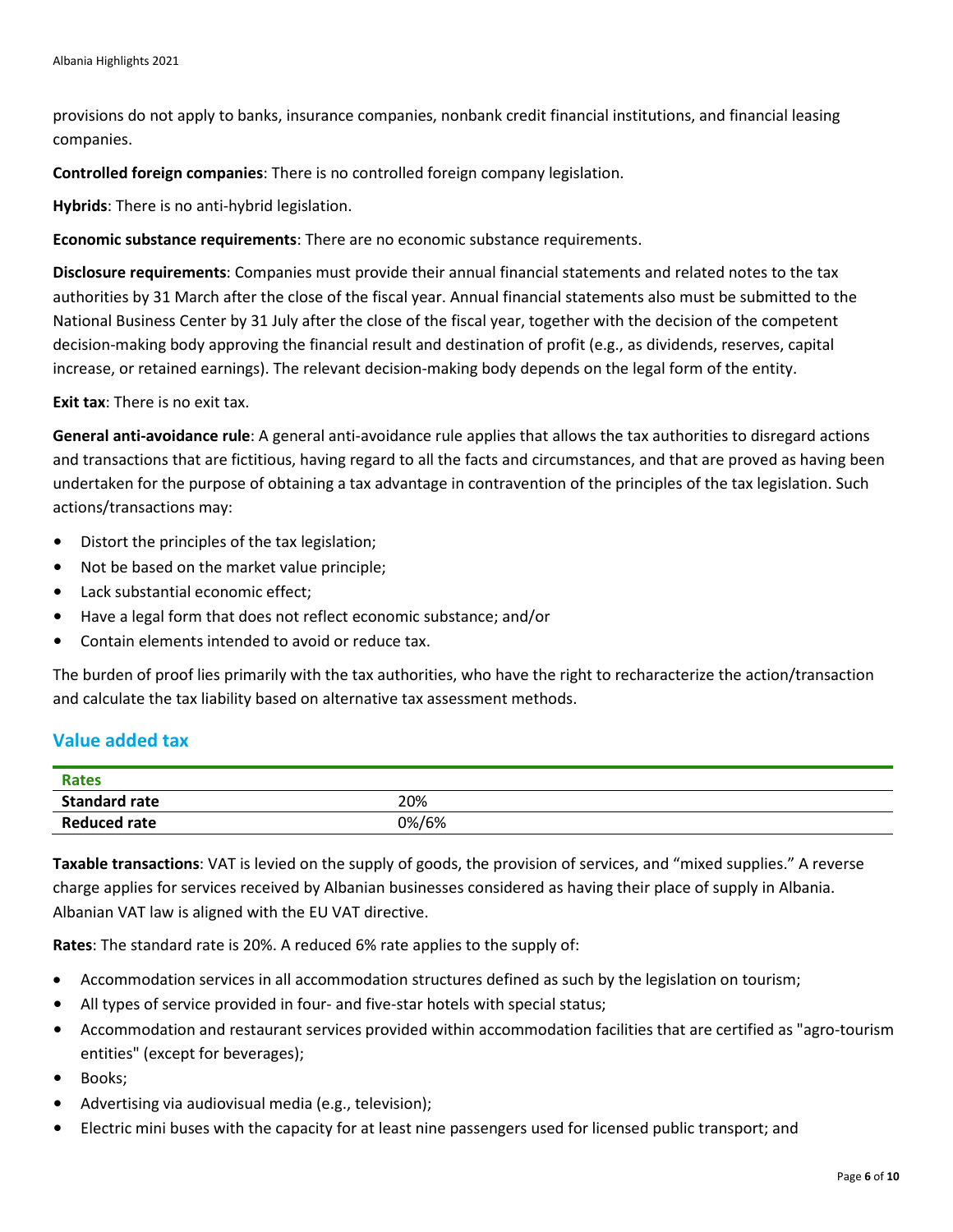• Construction work services in connection with state investment in sports clubs or sports federations, or private sector investments in qualifying sports infrastructure.

Certain supplies of goods and services for the purpose of the general interest are exempt from VAT. These exempt supplies include:

- Medicines and medical services provided by private and public healthcare institutions;
- Insurance premiums;
- Imports by government agencies of materials and equipment in the event of a natural disaster; and
- Imports of materials and equipment for military purposes by the Ministry of Defense.

Following a devastating earthquake in November 2019, the following supplies are exempt from VAT during the period declared as a "state of natural disaster" and the reconstruction period:

- Construction services supplied as part of the reconstruction program by contractors authorized by the General Tax Director;
- Services and goods supplied to authorized contractors and used by them for reconstruction processes; and
- Materials, equipment, and temporary buildings imported by state bodies, charities, and other philanthropic organizations.

#### Exports are zero-rated.

**Registration**: A person that carries out taxable supplies as part of a business activity must register for VAT purposes. As from 1 January 2021, the minimum threshold for mandatory registration is annual turnover exceeding ALL 10 million. The threshold applies to businesses including: (i) licensed professionals (e.g., notaries, accountants, lawyers, etc.), whom prior to 1 January 2021 were subject to VAT regardless of their annual turnover; and (ii) agricultural producers subject to the agricultural producers' compensation scheme for which prior to 1 January 2021 the threshold was ALL 5 million. Taxable persons with annual turnover between ALL 5 million and ALL 10 million may register voluntarily for VAT.

New legislation "On electronic invoice and turnover monitoring system" (referred to as the law on fiscalization) is being phased in as from 1 January 2021. The scope of the law on fiscalization is to set out the principles, rules, criteria, obligations, timelines, and procedures to be followed by taxpayers regarding the issuance and fiscalization of invoices. The legislation enters into force as follows:

- 1 January 2021 for business-to-government (B2G) cashless transactions;
- 1 July 2021 for business-to-business (B2B) cashless transactions; and
- 1 September 2021 for all cash transactions (B2G, B2B, and business-to-consumer (B2C)).

With the entry into force of the new law, invoicing in Albania will be software-based and all invoices will be exchanged with the tax authorities electronically in real time.

For B2B transactions, invoices will be issued, exchanged electronically generally via certified software in the form of an einvoice, and accepted electronically in the central invoicing platform. For B2G transactions, invoices will be issued and exchanged electronically via the central invoicing platform (through the end of June 2021) and via the certified software (from 1 July 2021) as e-invoices and accepted electronically in the central invoicing platform.

For B2C transactions, invoices will be issued via certified software or the central invoicing platform where the taxpayer is eligible to issue invoices in this way, or through electronic fiscal devices in case of cash transactions. Although invoices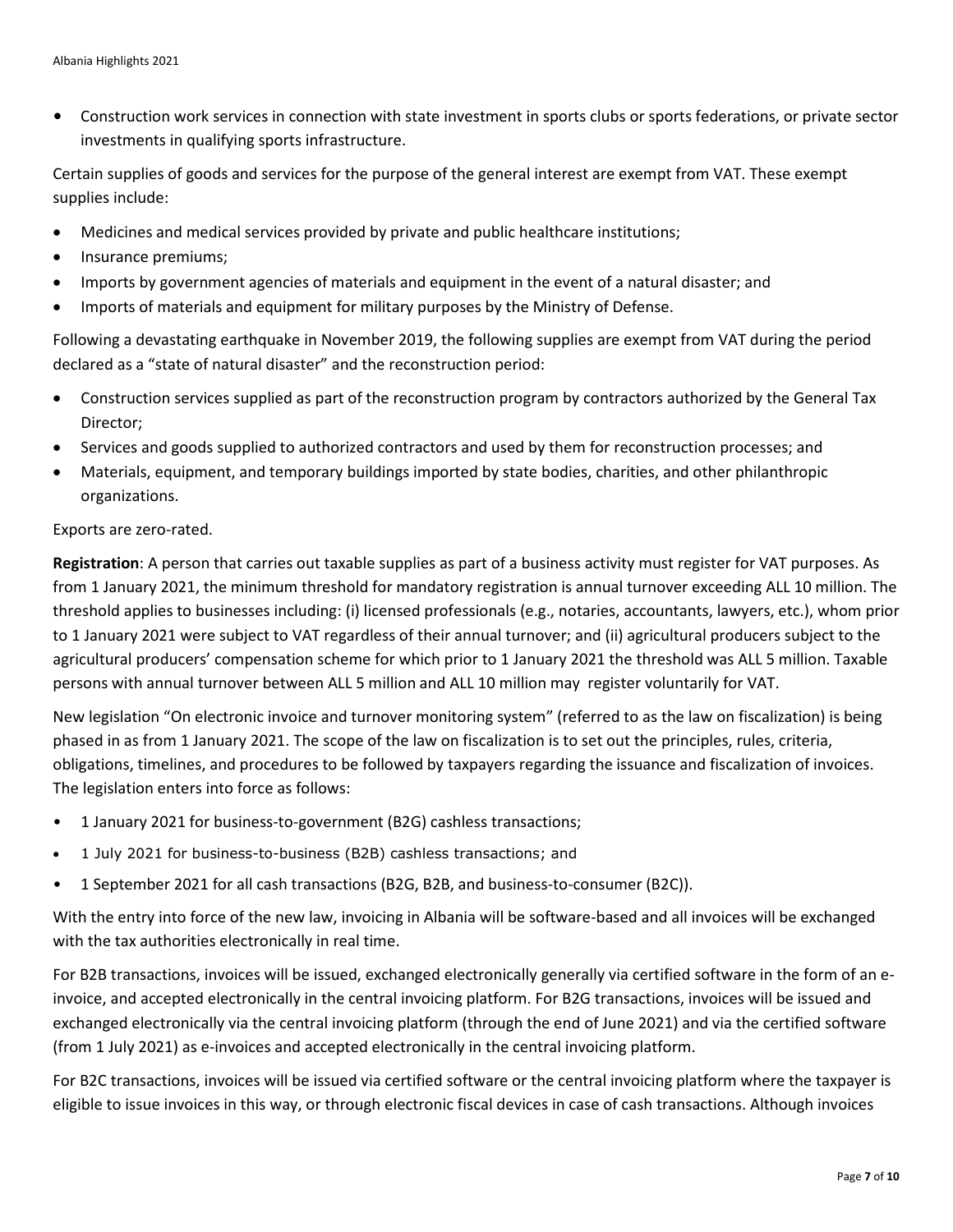will be issued electronically, in the case of B2C transactions, invoices generally will be received in printed form or via email by the consumer.

**Filing and payment**: VAT must be paid by the 14th day of the month following the month of declaration, except in cases provided by the Council of Ministers when the tax period may be longer than one month but may not exceed one calendar year.

Once the law on fiscalization has fully entered into force, all e-invoices issued automatically will be recorded in the VAT books of the taxpayer. The prepopulated VAT books can be reviewed in relation to the VAT position, but the total value of the invoices and other primary data cannot be changed. Where errors are identified, an adjusting invoice should be issued. As from 1 September 2021, the VAT return will be prepopulated automatically from the central invoicing platform data. During a transition period from 1 January 2021 through 31 August 2021, the VAT books will be completed manually and uploaded to the e-tax system and the VAT return will be populated manually by the taxpayer in the e-tax system.

### **Other taxes on corporations and individuals**

Unless otherwise stated, the taxes in this section apply both to companies and individuals and are imposed at the national level.

**Social security contributions**: Social security and health insurance contributions are assessed at a combined rate of 27.9%, with the employer paying 16.7% (15% social security and 1.7% health insurance) and the employee paying 11.2% (9.5% social security and 1.7% health insurance). The health insurance contribution is based on monthly gross salary, or the minimum annual salary of ALL 30,000 if higher, while the social security contribution is based on monthly gross salary between ALL 30,000 (minimum salary for social security purposes as from 1 January 2021) and ALL 132,312 (maximum salary for social security purposes). The employer must calculate the contributions and remit payment by the 20th day of the month following the month of payment.

For self-employed individuals, the social security and health insurance contributions are calculated at the rate of 23% and 3.4%, respectively. Health insurance contributions are based on double the minimum salary for social security purposes, i.e., ALL 60,000 (ALL 30,000 x 2) for 2021.

**Payroll tax**: Albania does not impose a payroll tax.

**Capital duty**: Albania does not impose capital duty.

**Real property tax**: Municipalities impose taxes based on the ownership or use of property by companies, and the occupation of property by individuals.

Real estate tax on construction projects is imposed at the following rates:

- 4% to 8% of the sale price per square meter on constructions for residential and/or commercial purposes;
- 2% to 4% of the investment value in Tirana, and 1% to 3% in other municipalities on constructions designated to be used in the tourism sector, industry, or agriculture; for individual constructions for personal use; and constructions for public use; and
- 0.1% of the investment value (but not less than the restoration cost of bringing any existing infrastructure back into use through repairs, alterations, and additions) for infrastructure projects for the construction of national roads, airports, etc.

Various rates apply to other types of building.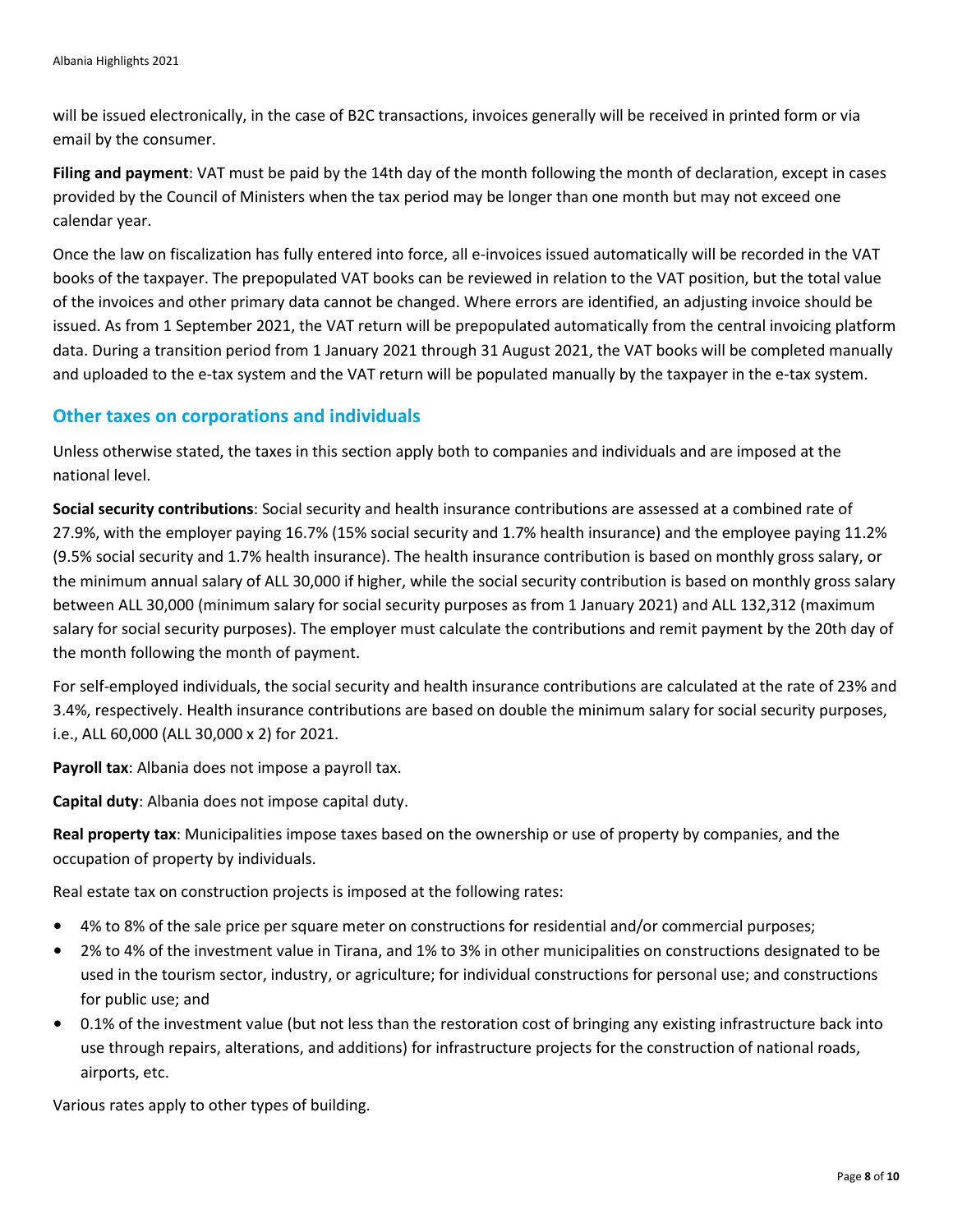The construction of accommodation structures classified as four- and five-star hotels with special status that are an internationally recognized brand and operate under a registered trademark and certified agro-tourism entities are exempt from the real estate tax on construction projects.

Property tax applies on buildings, agricultural land, and urban land and is calculated as follows:

- Buildings: on the market value of the buildings at tax rates that vary depending on the type of building. A 0.05% rate applies for residential buildings and a 0.2% rate for business premises. For buildings that are still under construction, tax is charged at 30% of the applicable rate.
- Agricultural land: on the area of the land, at tax rates ranging from ALL 700 to ALL 5,600 per hectare, depending upon the use.
- Urban land: on the area of the land, at tax rates ranging from ALL 120,000 to ALL 200,000 per hectare for companies (ALL 1,400 to ALL 5,600 per hectare for individuals).

**Transfer tax**: Tax on the transfer of ownership to immovable property and buildings is payable by the transferor before the transfer of title. Transfer tax amounts range from approximately ALL 100 up to ALL 2,000 per square meter for buildings, and 2% of the sale price for all other immovable property (including agricultural land).

**Stamp duty**: Stamp duty is imposed in an amount up to ALL 1,000. Notary fees for transactions involving immovable property range between 0.23% and 0.35% of the value of the transaction; fees for transactions involving movable property range from 0.23% to 0.3% of the value of the transaction.

**Net wealth/worth tax**: Albania does not impose a net wealth tax or a net worth tax.

**Inheritance/estate tax**: Individuals are taxed on inheritances and gifts as income at a flat rate of 15% when the taxable income is realized (i.e., for noncash assets, when they are subsequently transferred or sold). The transfer of ownership rights to a building and/or land through the donation or waiver of those rights is exempt from personal income tax where the transfer is made between family members. The exemption is restricted to one transfer per beneficiary.

**Tax treaties:** Albania has around 40 active tax treaties. Albania signed the OECD multilateral instrument (MLI) on 28 May 2019. The OECD multilateral instrument (MLI) entered into force for Albania on 1 January 2021.

**Tax authorities:** Ministry of Finance, General Tax Directorate, Large Taxpayers Unit and Regional Tax Directorates

Contact us:

# **Olindo Shehu** Email: [oshehu@deloitteCE.com](mailto:oshehu@deloitteCE.com)